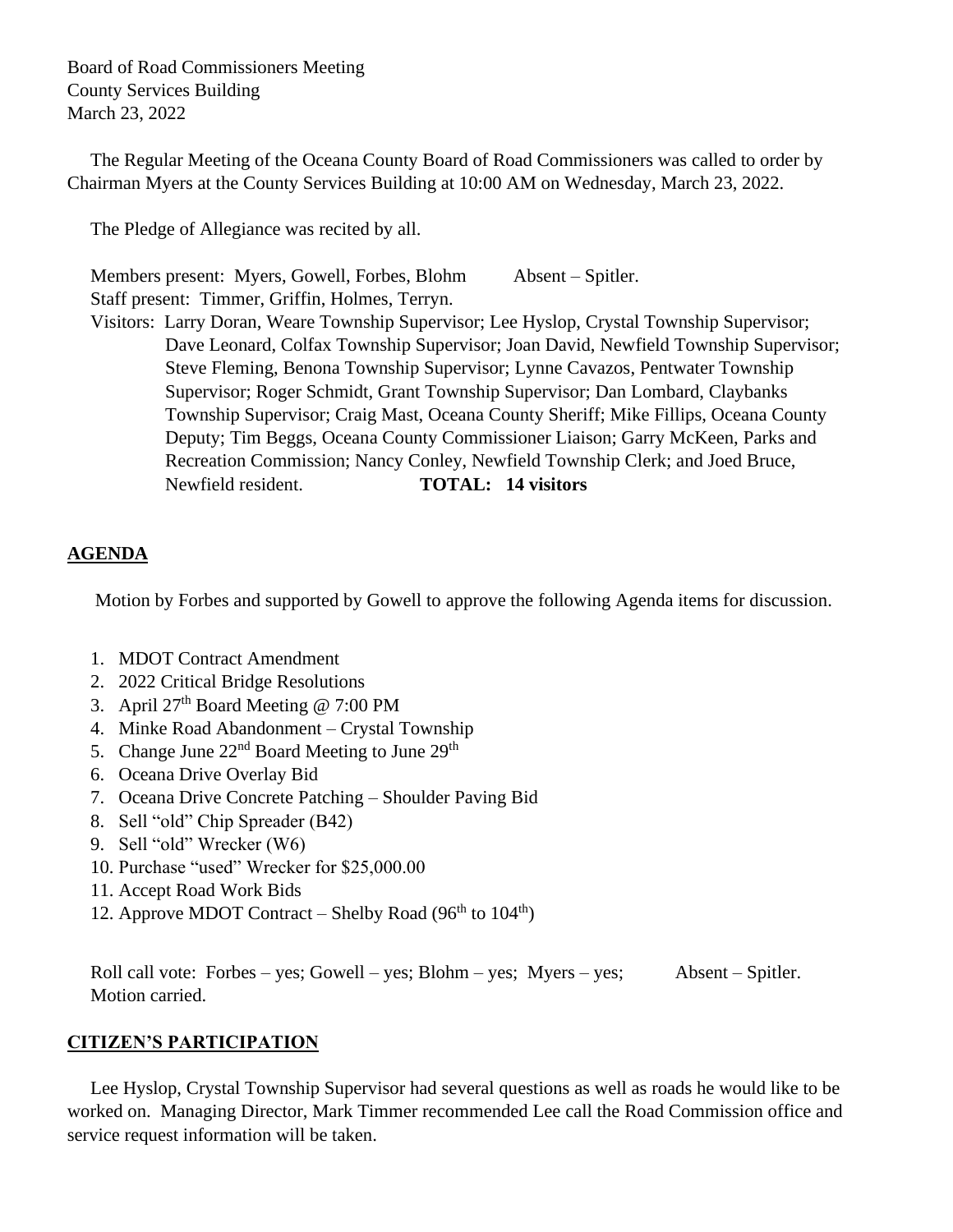Garry McKeen thanked Mark Timmer as well as Scott Civil Engineering for all the work on the five (5) NOAA grants.

 Joed Bruce, Newfield Township resident, inquired about talking to someone regarding road repairs. Chairman Myers advised him to speak with the Township first and added that some primary road work will be discussed at today's meeting.

#### **APPROVAL OF MINUTES**

Motion by Forbes and supported by Gowell to approve the Minutes of the March 9, 2022 Regular Board Meeting.

Roll call vote: Forbes – yes; Gowell – yes; Blohm – yes; Myers – yes; Absent – Spitler. Motion carried.

#### **APPROVAL OF VOUCHERS**

 The Revenues & Expenditures Report and Cash Flow Statement were given to the Board members to review.

Motion by Forbes and supported by Blohm to approve the following Vouchers as presented.

| Voucher No. 72237 (Accounts Payable)                                  | \$95,440.46                |
|-----------------------------------------------------------------------|----------------------------|
| Voucher No. 72238 (Payroll)                                           | \$81,381.48                |
|                                                                       | \$176,821.94               |
| Roll call vote: Forbes – yes; Blohm – yes; Gowell – yes; Myers – yes; | $\Lambda$ bsent – Spitler. |
| Motion carried.                                                       |                            |

# **RESOLUTION NO. 1 – MDOT CONTRACT NO. 2021-0379/A1 – AMENDMENT/UPDATE TO APPENDIX G OF THE CONTRACT**

 Motion by Forbes and supported by Gowell to have Managing Director Mark Timmer sign the Revised Amendment G (CALCULATION – County Seasonal Workforce Cost Reimbursement Program) of the current MDOT Contract No. 2021-0379/A1. This 5-year MDOT Contract covers October 1, 2021 through September 30, 2026.

 Roll call vote: Forbes – yes; Gowell – yes; Blohm – yes; Myers – yes; Absent – Spitler. Motion carried.

## **RESOLUTION NO. 2 – CRITICAL BRIDGE SUBMISSION FOR FISCAL YEAR 2025**

 Motion by Forbes and supported by Gowell to submit the following bridges to MDOT for possible bridge funding in 2025.

- 1. Garfield Road, over the North Branch of the White River (Ferry/Otto Townships SN-8366)
- 2. Garfield Road, over the South Branch of the White River (Greenwood/Newfield Twps. SN-8367)

Multiple Structure Preventive Maintenance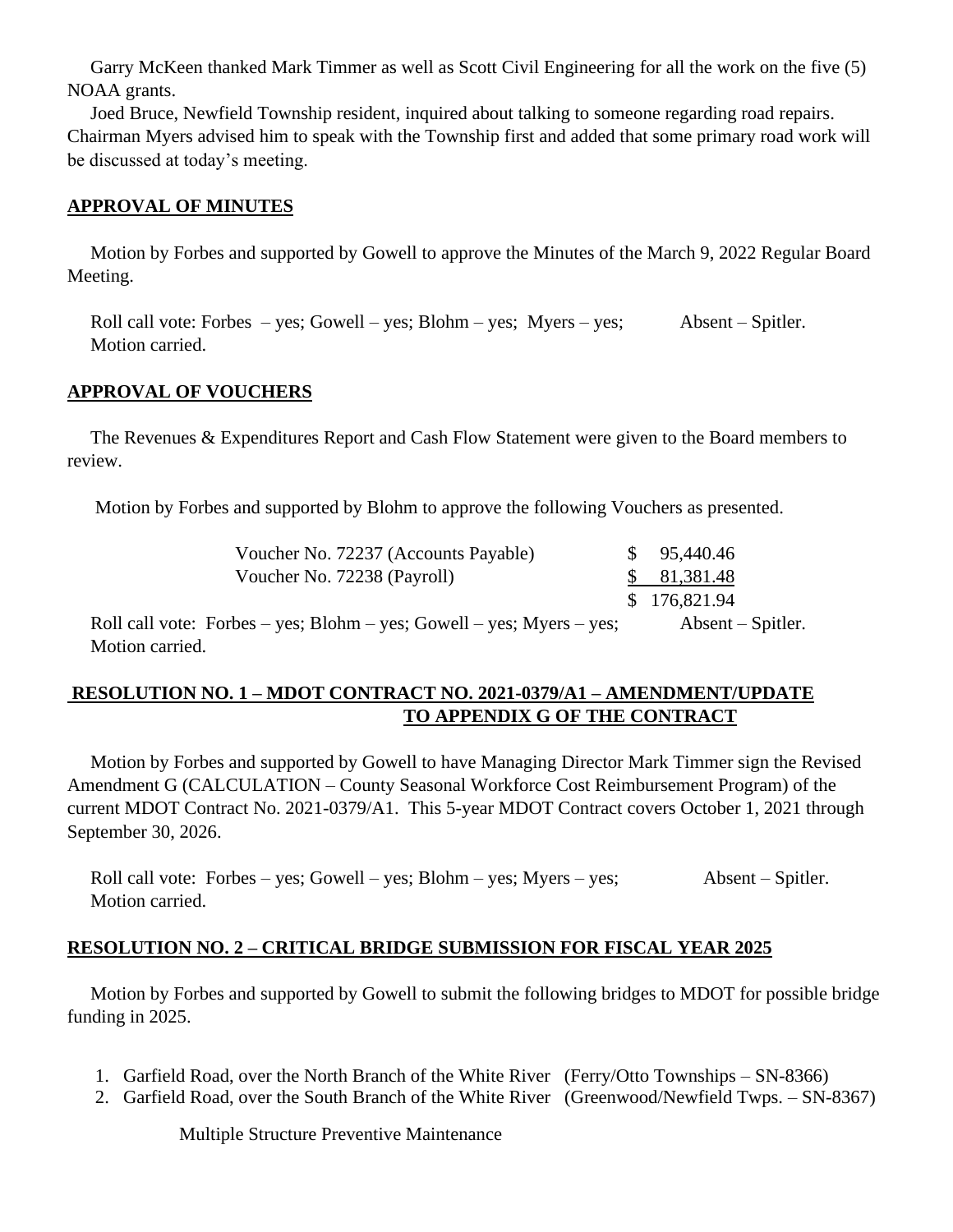- 1. Oceana Drive, over Cedar Creek (Weare Township SN-8321)
- 2. Oceana Drive, over North Branch of the Pentwater River (Weare Township SN8322)
- 3. Longbridge Road, over the Pentwater River (Pentwater Township SN8371)

Multiple Structure Preventive Maintenance

- 1. Lever Road, over the South Branch of the Pentwater River (Hart Township SN8393)
- 2. 72nd Avenue, over the South Branch of the Pentwater River (Hart Township SN8394)
- 3.  $104<sup>th</sup>$  Avenue, over the North Branch of the Pentwater River (Weare Township SN-8406)
- 4. Hammett Road, over the North Branch of the Pentwater River (Weare Township SN-8408)

Multiple Structure Preventive Maintenance

- 1.  $120^{th}$  Avenue, over the North Branch of the Pentwater River (Crystal Township SN8373)
- 2.  $196<sup>th</sup>$  Avenue, over Beaver Drain (Leavitt Township SN8377)
- 3. Loop Road, over the North Branch of the White River (Ferry Township SN8387)
- 4. 200th Avenue, over Cushman Creek (Greenwood Township SN8391)
- 5. Hawley Road, over the South Branch of the White River (Newfield Township SN-8396)

Multiple Structure Preventive Maintenance

 Roll call vote: Forbes – yes; Gowell – yes; Blohm – yes; Myers – yes; Absent – Spitler. Motion carried.

# **RESOLUTION NO. 3 – APRIL 27, 2022 / 7:00 PM BOARD MEETING**

 Motion by Forbes and supported by Gowell to have the April 27, 2022 7:00 PM Board meeting at the M-20 Road Commission facility located at 100 West M-20.

Roll call vote: Forbes – yes; Gowell – yes; Blohm – yes; Myers - yes; Absent – Spitler. Motion carried.

# **RESOLUTION NO. 4 – MINKE ROAD ABANDONMENT / CRYSTAL TOWNSHIP**

 Motion by Gowell and supported by Forbes to set a public hearing for April 13, 2022 at 10:15 AM at the County Services Building, 844 S. Griswold Steet in Hart regarding the request by Christopher Kasul for abandonment of a portion of Minke Road, East of 144<sup>th</sup> Avenue, in Section 35 of Crystal Township.

 Roll call vote: Gowell – yes; Forbes – yes; Blohm – yes; Myers – yes; Absent – Spitler. Motion carried.

# **RESOLUTION NO. 5 – OCEANA DRIVE OVERLAY BIDS**

 Motion by Forbes and supported by Gowell to accept the bid from Rieth-Riley Construction Company, Inc. for the amount of \$401,688.30 for Oceana Drive overlay project (one mile North of Rothbury).

 Roll call vote: Forbes – yes; Gowell – yes; Blohm – yes; Myers – yes; Absent – Spitler. Motion carried.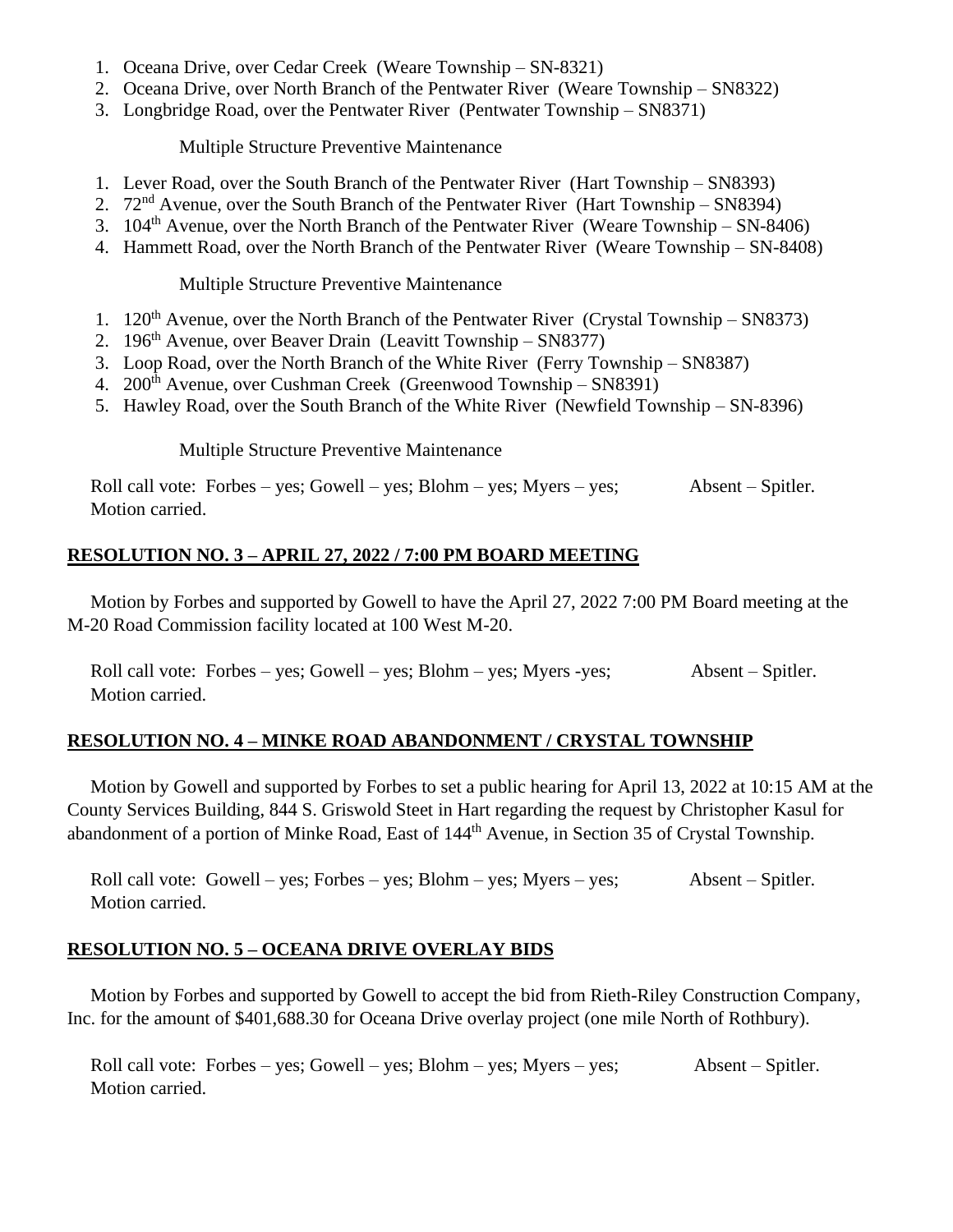# **RESOLUTION NO. 6 – SELL "OLD" CHIP SPREADER (B42)**

Motion by Forbes and supported by Gowell to sell B42 (1998 Etnyre Chip Spreader) on Ranger Bid.

 Roll call vote: Forbes – yes; Gowell – yes; Blohm – yes; Myers – yes; Absent – Spitler. Motion carried.

## **RESOLUTION NO. 7 – SELL "OLD" WRECKER (W6)**

 Motion by Gowell and supported by Blohm to sell W6 (1967 Kaizer Jeep Army surplus Wrecker) on Ranger Bid.

 Roll call vote: Gowell – yes; Blohm – yes; Forbes – yes; Myers – yes; Absent – Spitler. Motion carried.

## **RESOLUTION NO. 8 – PURCHASE "USED" WRECKER**

 Motion by Forbes and supported by Gowell to purchase a 1995 Kenworth T800 Wrecker with 219,000 miles from Central Towing for \$25,000.00

 Roll call vote: Forbes – yes; Gowell – yes; Blohm – yes; Myers – yes; Absent – Spitler. Motion carried.

 Mark Timmer presented the Board Members with a 2022 road work project handout. This information was briefly discussed. The road work was listed by Townships, with the bid amounts received from Hallack, API, and Rieth-Riley listed for each project.

## **RESOLUTION NO. 9 – ACCEPT 2022 ROAD WORK PROJECT BIDS**

Motion by Gowell and supported by Forbes to accept all bids for the 2022 road work projects.

 Roll call vote: Gowell – yes; Forbes – yes; Blohm – yes; Myers – yes; Absent – Spitler. Motion carried.

# **RESOLUTION NO. 10 – SHELBY ROAD PROJECT – 96th AVENUE TO ~104th AVENUE**

Motion by Gowell and supported by Blohm to have Managing Director Mark Timmer sign the MDOT Contract for hot mix asphalt base crushing, shaping, and resurfacing along Shelby Road, from 96<sup>th</sup> Avenue easterly for approximately 5,300 feet, including pavement markings; and all together with necessary related work (Control Section HIC-64000; Job No. 213625-CON: Project No. 22A0356; CFDA No. 20.205 (Highway Research Planning & Construction); and Contract No. 22-5085).

 Roll call vote: Gowell – yes; Blohm – yes; Forbes – yes; Myers – yes; Absent – Spitler. Motion carried.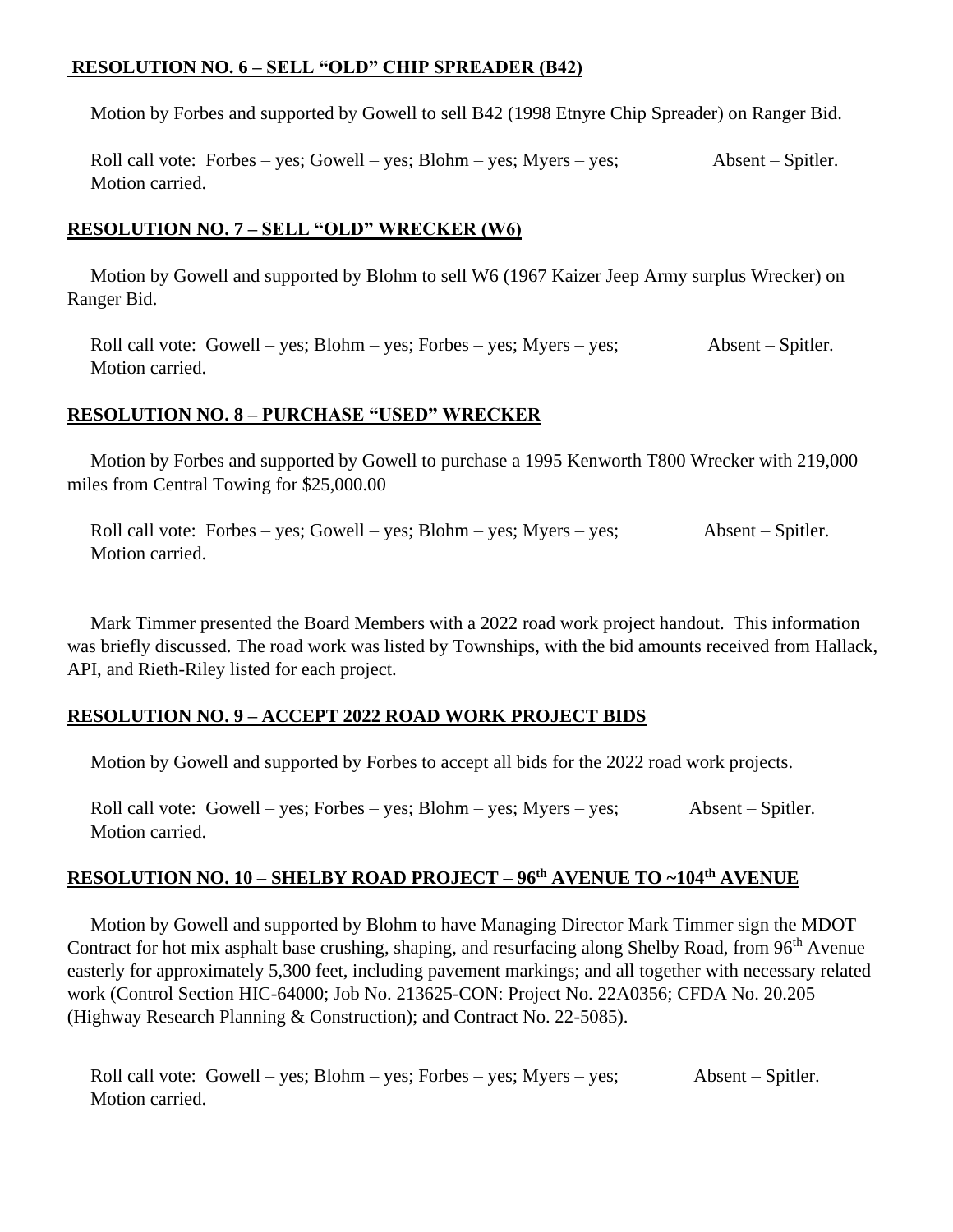# **QUARTERLY COMMITTEE REPORTS**

**Personnel Committee** – Chairman Myers mentioned we have "Summer Help" employees starting soon. Mark Timmer added there is an ad running as well for "Summer Help" (paying \$15.00 per hour).

## **Insurance Committee** – nothing to report.

**Finance Committee** – Commissioner Forbes highlighted the bill to suspend the \$0.27 cents imposed being introduced into the Legislature but did not get the 2/3 vote needed………basically nothing has happened.

**Buildings & Grounds Committee** – Commissioner Blohm stated that he and Mark Timmer are going to look at the flooring at the M-20 facility. Commission Gowell noted we are still waiting for the glass and brick work to be installed at the Hart facility.

**Community Relations Committee** – Chairman Myers spoke about "possibly" having an open house for the public at the Hart facility in June.

**Weighmaster Liaison** – Sheriff Mast introduced Deputy Mike Fillips to speak on his weighmaster activity. Mike Fillips thanked Sandy Griffin, Randy Smith and the office staff for doing extra work this year with files, permits, and complaints that arise…….."they know we are out there looking".

**Parks & Recreation Liaison** – Garry McKeen from Parks and Recreation was happy to announce that after four (4) years the stairs are now in at Cedar Point Park and a grant is needed for the 60 foot beach walk and then the park will be completed. Garry also stated how much he appreciates the Road Commission and everything they do.

## **STAFF REPORTS**

The State crew has been doing night patrol (ended on March 17<sup>th</sup>), snow and ice removal, and patching. The M-20 crew and Hart crew have patched various roads with the hot box, brush and tree trimming, snow and ice removal (including ice blading), sanding gravel roads, and grading gravel roads.

 Traffic Services has worked on asset management, Miss Digs, sign installation and repair, Road Soft, permits, and supervised the sign crew with State and County work.

 Mark Timmer reviewed bills and finances with the Finance/HR Director and Clerk, worked on road estimates, and attended the County Road Association (CRA) annual Highway Conference and Road Show. Mark spoke briefly about three (3) Impress Awards that the Road Commission received.

\*\*Collaboration Award……for \$3.9 million worth of township road work done in 2021…"this is something to be proud of and could not do it without you".

\*\*Communications Award……for the new electronic sign located at the Hart office. This is a good way to communicate with the public, we have received positive responses on the sign from the community.

\*\*Operations Award……for road widener which allows us to shoulder roads and is a huge savings for protection to paved surfaces and road edges.

 Commissioner Forbes commented after Mark spoke on the awards that she is happy that Mark Timmer has raised the profile of Oceana County and appreciates all of his efforts.